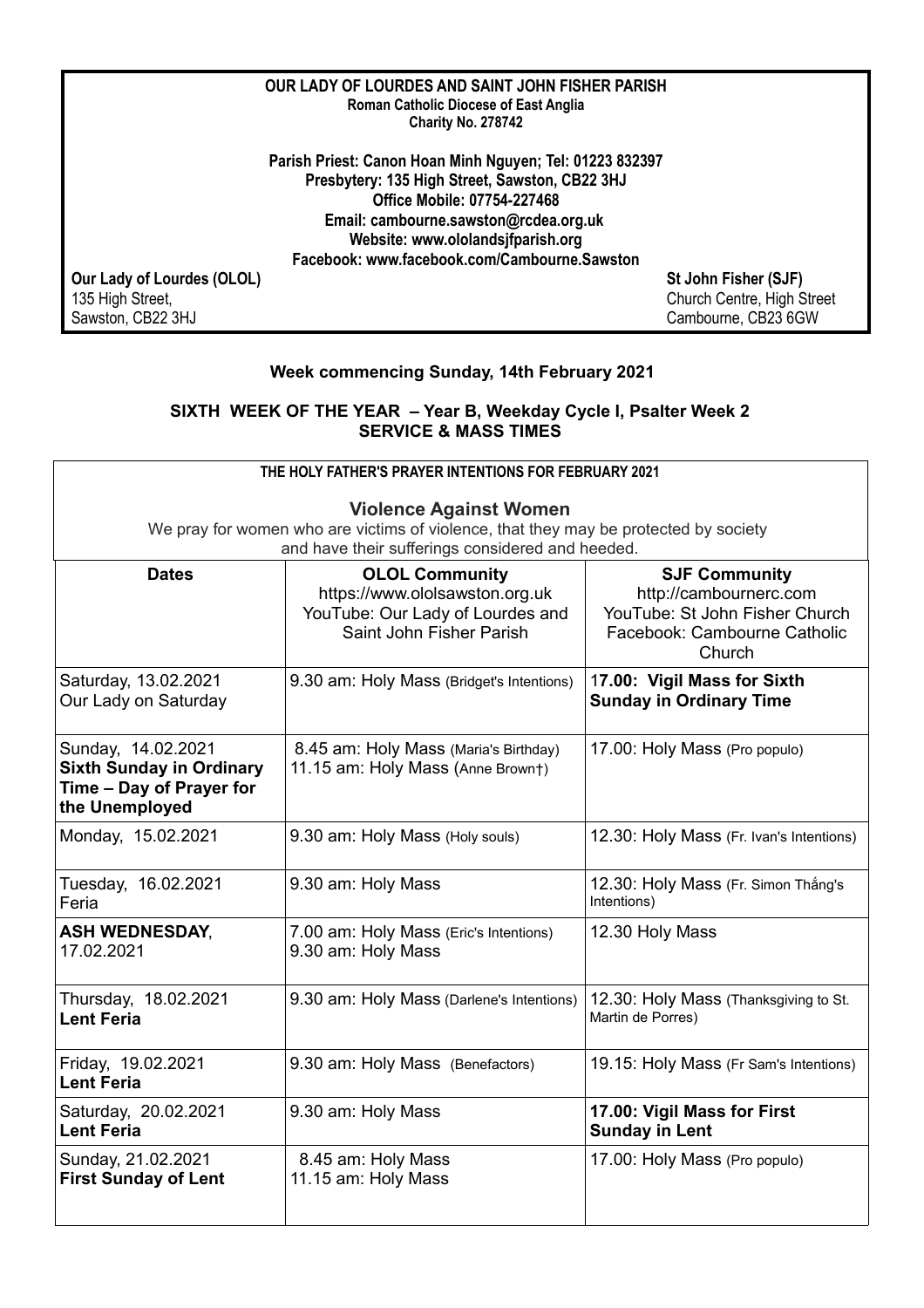**ENTRANCE ANTIPHON:** (Cf.Ps 106:8-9) Let them thank the Lord for his mercy, his wonders for the children of men for he satisfies the thirsty soul and the hungry he fills with good things.

## **PENITENTIAL RITE**

Priest: Have mercy on us, O Lord. All: For we have sinned against you. Priest: Show us, O Lord your mercy. All:And grant us your salvation.

# **THE GLORIA**

Glory to God in the highest, and on earth peace to people of good will. We praise you, we bless you, we adore you, we glorify you, we give you thanks for your great glory, Lord God, heavenly King, O God, almighty Father. Lord Jesus Christ, Only Begotten Son, Lord God, Lamb of God, Son of the Father, you take away the sins of the world, have mercy on us; you take away the sins of the world, receive our prayer; you are seated at the right hand of the Father, have mercy on us. For you alone are the Holy One, You alone are the Lord, you alone are the Most High, Jesus Christ, with the Holy Spirit, in the glory of God the Father. Amen

## **LITURGY OF THE WORD**

**First Reading:** book of Leviticus (13:1-2,44-46) *The leper must live apart: he must live outside the camp.*

The Lord said to Moses and Aaron, 'If a swelling or scab or shiny spot appears on a man's skin, a case of leprosy of the skin is to be suspected. The man must be taken to Aaron, the priest, or to one of the priests who are his sons.

'The man is leprous: he is unclean. The priest must declare him unclean; he is suffering from leprosy of the head. A man infected with leprosy must wear his clothing torn and his hair disordered; he must shield his upper lip and cry, "Unclean, unclean." As long as the disease lasts he must be unclean; and therefore he must live apart: he must live outside the camp.'

**Responsorial Psalm:** (Ps 31:1-2,5, 11. R, v.7)

### **R. You are my refuge, O Lord; you fill me with the joy of salvation.**

Happy the man whose offence is forgiven, whose sin is remitted. O happy the man to whom the Lord imputes no guilt, in whose spirit is no guile. **R**

But now I have acknowledged my sins; my guilt I did not hide. I said: 'I will confess my offence to the Lord.' And you, Lord, have forgiven the guilt of my sin. **R**

Rejoice, rejoice in the Lord, exult, you just! O come, ring out your joy, all you upright of heart. **R**

**Second Reading:** 1 Corinthians (10: 31-11:1) *Take me for your model, as I take Christ.*

Whatever you eat, whatever you drink, whatever you do at all, do it for the glory of God. Never do anything offensive to anyone – to Jews or Greeks or to the Church of God; just as I try to be helpful to everyone at all times, not anxious for my own advantage but for the advantage of everybody else, so that they may be saved. Take me for your model, as I take Christ.

**Gospel Acclamation:** (Cf. Ep 1:17,18)

#### **Alleluia, alleluia! May the Father of our Lord Jesus Christ enlighten the eyes of our mind, so that we can see what hope his call holds for us. Alleluia!**

**Gospel:** Mark(1:40-45) *The leprosy left him at once and he was cured.*

A leper came to Jesus and pleaded on his knees: 'If you want to' he said 'you can cure me.' Feeling sorry for him, Jesus stretched out his hand and touched him. 'Of course I want to!' he said. 'Be cured!' And the leprosy left him at once and he was cured. Jesus immediately sent him away and sternly ordered him, 'Mind you say nothing to anyone, but go and show yourself to the priest, and make the offering for your healing prescribed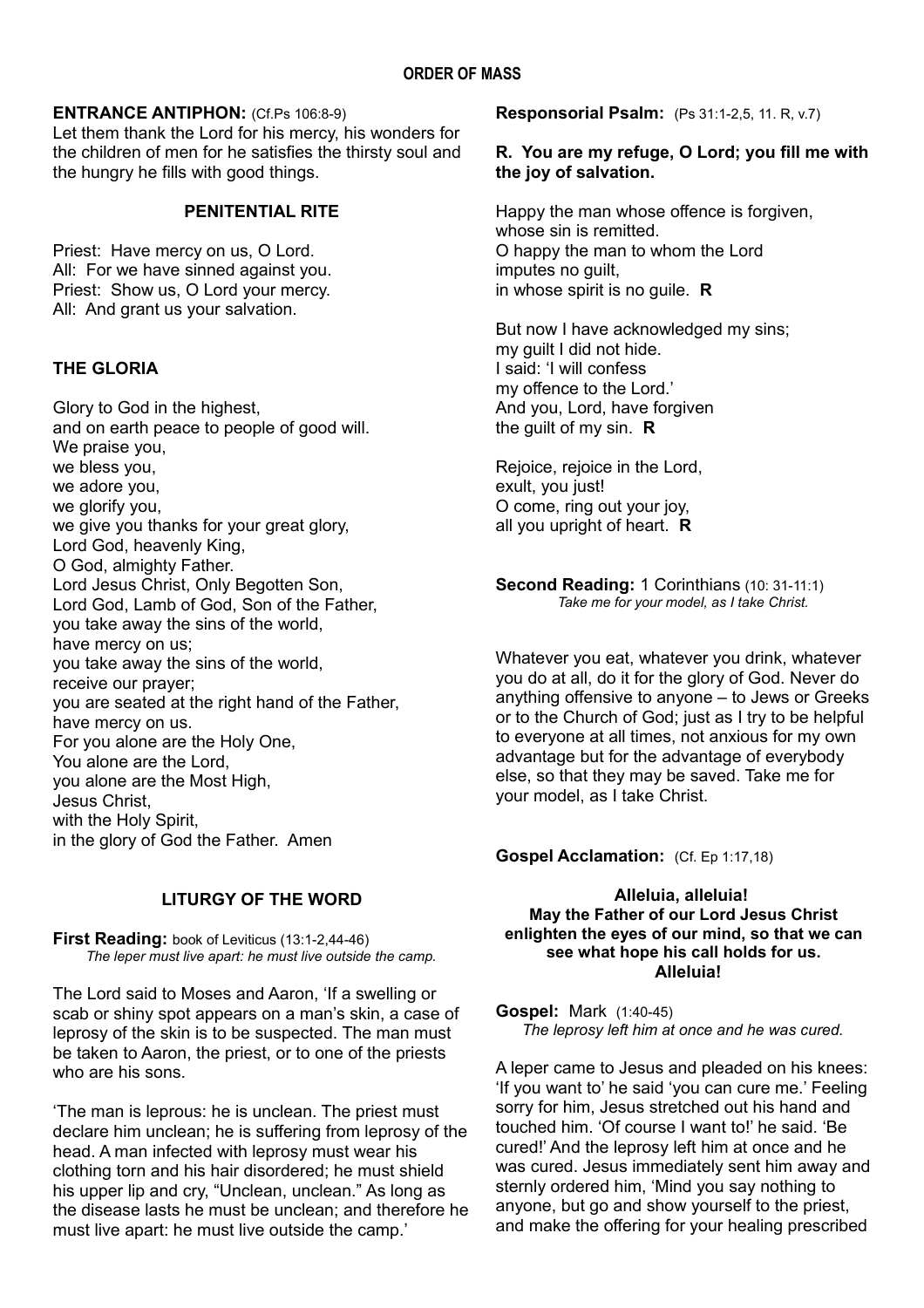by Moses as evidence of your recovery.' The man went away, but then started talking about it freely and telling the story everywhere, so that Jesus could no longer go openly into any town, but had to stay outside in places where nobody lived. Even so, people from all around would come to him.

# **The Nicene Creed**

I believe in one God, the Father almighty, maker of heaven and earth, of all things visible and invisible.

I believe in one Lord, Jesus Christ, the Only Begotten Son of God, born of the Father before all ages. God from God, Light from Light, true God from true God, begotten, not made, consubstantial with the Father; through him all things were made. For us men and our salvation he came down from heaven, **(please bow)** *and by the Holy Spirit was incarnate of the Virgin Mary, and became man.*

### For our sake

he was crucified under Pontius Pilate, he suffered death and was buried, and rose again on the third day in accordance with the Scriptures. He ascended into heaven and is seated at the right hand of the Father. He will come again in glory to judge the living and the dead and his kingdom will have no end.

I believe in the Holy Spirit, the Lord, the giver of life, who proceeds from the Father and the Son, who with the Father and the Son is adored and glorified, who has spoken through the prophets.

I believe in one, holy, catholic and apostolic Church. I confess one Baptism for the forgiveness of sins and I look forward to the resurrection of the dead and the life of the world to come. Amen.

**Communion Antiphon** (Cf Ps 77: 29-30)

### **They ate and had their fill, and what they craved the Lord gave them; they were not disappointed in what they craved.**

#### **SPIRITUAL COMMUNION**

My Jesus, I believe that you are present in the Holy Sacrament of the altar. I love you above all things and I passionately desire to receive you into my soul. Since I cannot now receive you sacramentally, come spiritually into my soul so that I may unite myself wholly to you now and forever. Amen.

# **PRAYER FOR THE ELECTION OF A BISHOP**

O God, Eternal Shepherd who govern your flock with unfailing care grant in your boundless fatherly love a pastor for your Church who will please you by his holiness and to us show watchful care. Through our Lord Jesus Christ your Son, who lives and reigns with you in the unity of the Holy Spirit, God, for ever and ever. Amen.

# **NOTICES**

*In Memoriam:* All who have gone before us, especially those whose anniversaries occur around this week: Anne Brown, Fiona McMullen, Mary Story, Nellie Downes, John Ginty, Nora Rouse, ? Alexander, and Michael Robertson.

**Prayers & Condolences:** to the family members of Betty Roberts who sadly passed away on 4th February 2021. Her funeral will be on 17th March.

## **THE SACRED PASCHALTRIDUUM & EASTER SUNDAY MASS TIMES**

### **OLOL**

| <b>HOLY THURSDAY: 1.4.2021</b> | 20.00 hr |
|--------------------------------|----------|
| <b>GOOD FRIDAY: 2.4.2021</b>   | 15.00 hr |
| <b>EASTER VIGIL: 3.4.2021</b>  | 21.00 hr |
| <b>EASTER SUNDAY: 4.4.2021</b> | 10.00 hr |
|                                | 11.30 hr |
| SJF                            |          |
| <b>HOLY THURSDAY: 1.4.2021</b> | 18.00 hr |
| <b>GOOD FRIDAY: 2.4.2021</b>   | 17.00 hr |
| <b>EASTER VIGIL: 3.4.2021</b>  | 18.30 hr |
| EASTER SUNDAY: 4.4.2021        | 08.00 hr |

**17.00 hr**

**+ SUNDAY COLLECTIONS:** In the current circumstances it is no longer practical to take a cash collection each week. If you wish to give an offering, please give by standing order or make a bank transfer. If this is impossible for you, we will accept cash or cheque placed in an envelope. Your help would be greatly appreciated.